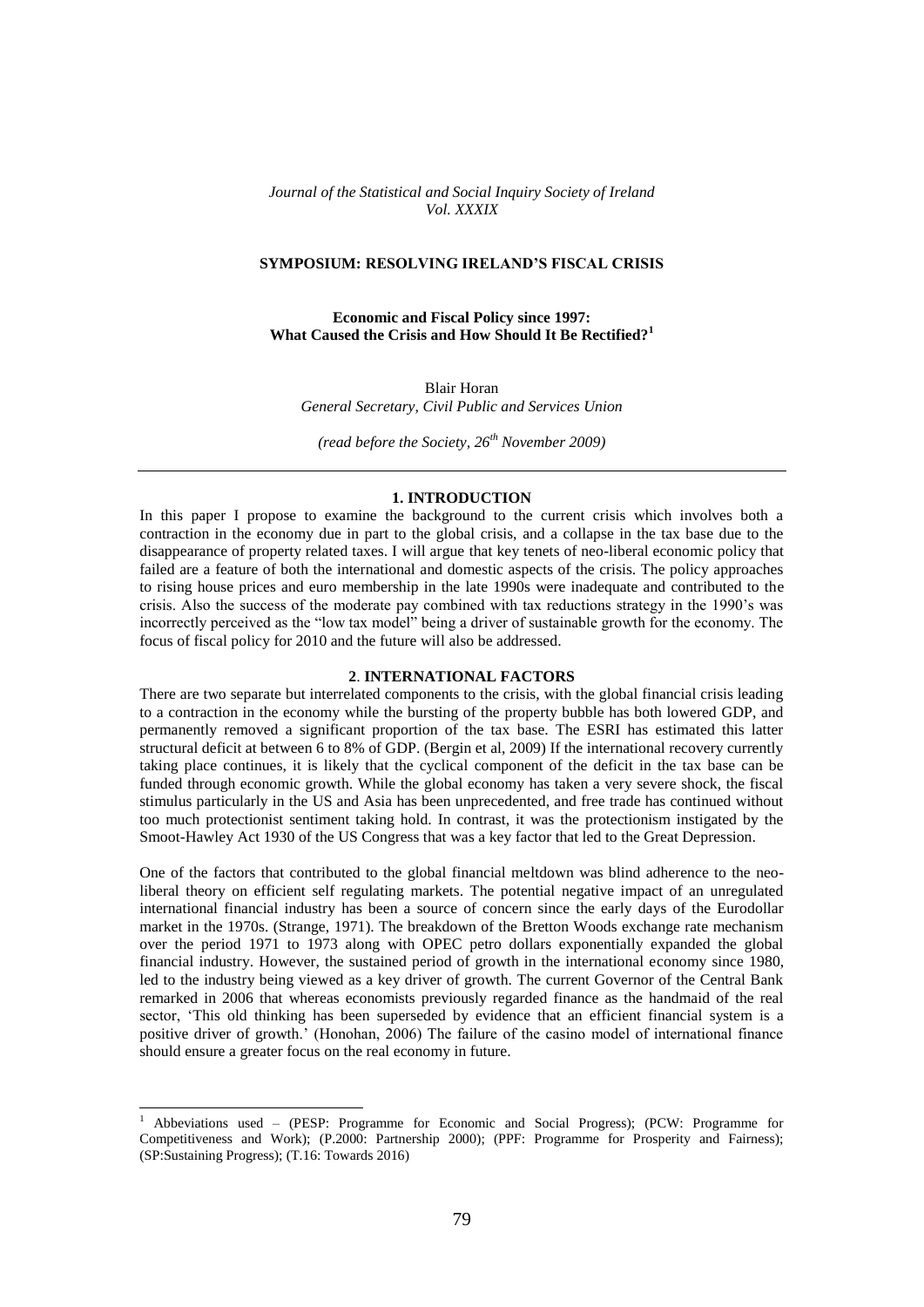However it would be incorrect to think that the crisis internationally is simply a failure of finance and banking. The expansion of a financial industry completely divorced from the real economy, with currency trading at up to 100 times that required for trade, and the development of complex off balance sheet products was ultimately the trigger for the crisis. The emergence of the global crisis with the collapse of Lehman Brothers in September 2008 is conventionally attributed to the US sub prime market. But the availability of finance at low interest rates seeking higher returns stemmed directly from the large current account surpluses built up in Asia as self insurance following the 1997 crisis. Higher commodity prices also increased the flow of global capital which was absorbed by the US running a large current account deficit. Many predicted a dollar crash, but some were not surprised that the imbalances affected the 'import side of the ledger'. (Madsen, 2009).

Indeed it is somewhat ironic that this crisis has affected the developed world to a greater extent than countries such as Brazil and the Asian economies who have weathered the storm better than in the past. In many previous crisis in the 80's and 90's emerging markets bore the brunt for crises triggered by an appreciating dollar. Since the demise of Keynesian economics due to the stagflation of the 1970s, neoclassical supply side economics has become the dominant ideology in the discipline. Krugman makes the observation that the modelling of the efficient market hypothesis rarely, "asked the question as to whether asset prices made sense in terms of real world fundamentals such as earnings but instead asked only whether it made sense in terms of other asset prices' (Krugman, 2008). It has many similarities to the questions that were never asked in terms of Irish house prices. It is likely that this crisis will lead to a fundamental rethink in macroeconomics.

#### **3. HOUSE PRICES 1997 TO 2007**

In the 1990s Ireland continued with the export led development strategy, and successfully used the model of Social Partnership to stabilise and grow the economy through moderate pay increases linked to tax cuts which improved take home pay. House prices began to increase rapidly from around 1996 as the economy entered its Celtic Tiger phase in earnest from 1994 onwards. At that point while unemployment was still high the economy was on an upward trajectory with low stable inflation and exports growing at 17% a year. The tables below show the dramatic increase in house prices that took place between 1997 and 2007.

## **Table 1: House Prices \* 1987 – 2007**

| 1987<br>$\rightarrow$ 1997    | 140% |
|-------------------------------|------|
| 1997<br>2007<br>$\rightarrow$ | 241% |

New Houses Dublin - Department of the Environment & Local Government

| 1997              | 26%   |
|-------------------|-------|
| 1998              | 32%   |
| 1999              | 20%   |
| Total 1997 - 1999 | 99.6% |

**Table 2: House Prices \* 1997 – 1999**

\* New Houses Dublin - Department of the Environment & Local Government

These Tables show that house prices doubled in the 1997 to 1999 three year period and that in fact the total difference in the price rises over the two decades is accounted for by that period. There were various factors behind this explosion in house prices. These included lower interest rates as membership of the single currency grew closer, demographic factors along with the wealth effect of a rapidly growing economy. A comparison of GDP along with pay rates for average and higher earners shows some evidence of linkage here. The potential for speculative gains was also facilitated by tax changes.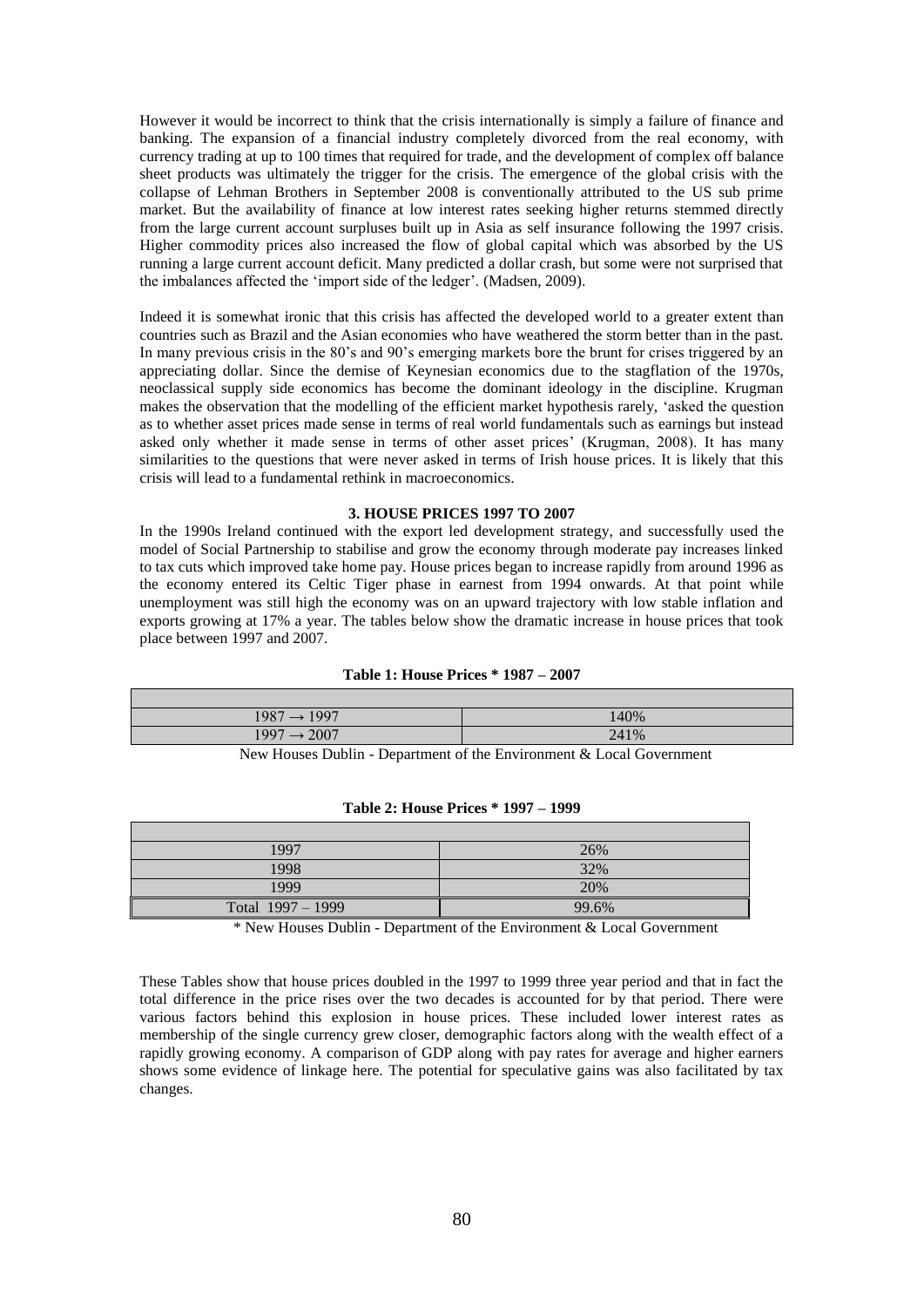|  | Table 3: Increases 1987 – 1997 |  |  |
|--|--------------------------------|--|--|
|--|--------------------------------|--|--|

| <b>House Price</b> | GDP  | <b>Pay Secretary General</b> | <b>Average Earnings</b> |  |
|--------------------|------|------------------------------|-------------------------|--|
|                    |      |                              |                         |  |
| 128%               | 120% | 13%                          | 45%                     |  |

The early indications of rapidly rising house prices was enough of a concern for CPSU to carry out a survey of members who reported that in their experience the relaxation of lending criteria by the banks was fuelling rising prices. Our survey did indeed show that the traditional income limits of 2.5 times the main income and one time the second had been changed in a significant number of cases to reliance on net income. Indeed, it was not long before a focus on net income became Government policy in the qualifying conditions for affordable housing. The Bacon Report proposed a number of measures to address the problem which included a dampening effect on investor activity but at the core of the proposed solution were a concentration on increasing supply. This led to the construction sector reaching an unsustainable 24.5% of GNP in 2006 (NESC No.118, 2009). No measures were taken on the demand side to control prices, and indeed this would have been viewed as Keynesian and contrary to the prevailing orthodoxy. We issued media comment about the dangers for the economy and wrote to the Taoiseach expressing concern about the impact on the moderate pay model that high house price rises would have for general inflation in the context of membership of the Euro.

*If this problem is not successfully addressed (price rises), it could destroy our economic success story either through a housing market collapse or because workers will perceive inflation to be in their interests* (CPSU Press release 1998) (Appendix 1)

We also pointed to the long run relationship dating back to the 70s between prices and average gross income. The prevailing view in the late 90s however was that the rise reflected the fundamentals of the Irish economy, with many references to housing needing to be viewed as an asset and not just a home. The focus was entirely on the market with no attention to the social value of housing. At the time some contributors at housing seminars pointed to the land cost (50%) in the composition of a then average house worth  $\epsilon$ 100,000 but there was no official appetite for tackling this issue. (Farrell, 1998)

From our input to the first Bacon Report it was clear that the changing bank lending criteria was not perceived as a problem as the focus at that point was on net pay and the Government was committed to improving this even further. Expert commentators such as the ESRI did point to the dangers of the rapid rise in house prices but it was also somewhat qualified by evidence they set out on the user cost of new housing where prices related to mortgage interest and capital value were reported to be falling since 1992. Building at one third of UK construction was presented as clearing a backlog. (Bergin et al, 2003) "*New houses, although highly priced were relatively cheap to live in because of low real interest rates and expected capital gains".* (Fitzgerald et al, 2005)

In essence it was widely accepted as primarily a problem of supply, with increasing net income levels largely justifying prices. In a recent commentary, John Fitzgerald has pointed out that the ESRI had no capacity to monitor the effectiveness of bank regulation. (Fitzgerald 2009) This misses the point in my view. It is now accepted that access to external borrowing by banks on the inter bank market was a key factor in the eventual collapse here. This was well known and never seen as a problem. The current Governor of the Central Bank, Patrick Honohan, in his review of the role of finance as a potential driver of the Irish economy identifies the extent of the increased reliance of the Irish banks on external funding as increasing from 10% of GDP in 2003 to 41% in 2005. However, he does not raise any particular concerns in relation to it (Honohan 2006). This in essence was because the global financial system was seen as integrated and a stable facilitator of growth. Economists who warned of the inherent dangers of casino capitalism were never as relaxed.

It was accepted economic thinking that the Irish economy had strengths in relation to labour supply, demographics and reducing dependency ratios that made it unique. The low tax model was seen as equally applicable to the export and domestic sectors as sustainable drivers of growth. In retrospect, it is clear that the relationship between house prices and net income was a self reinforcing bubble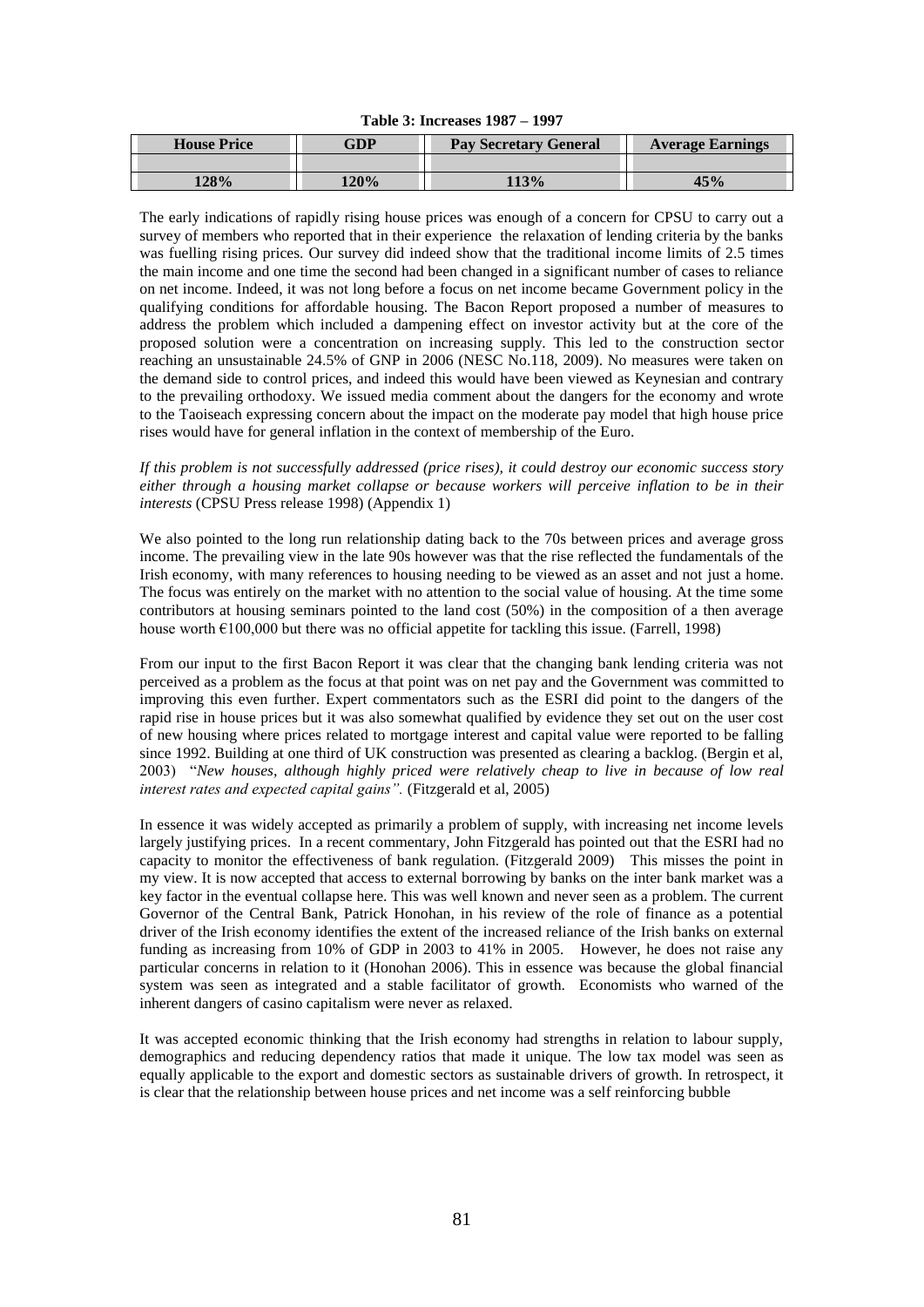## **4. MEMBERSHIP OF THE EURO**

The new Minister for Finance Charlie Mc Creevy in his first Budget speech in December 1997 emphasised the importance of framing policy in the new circumstances that membership of the Euro would entail, as Ireland ceded control of two of the three levers for managing the economy. To be eligible to join the single currency inflation in Ireland had to be maintained within 1.5% of the three best performers among perspective members. This was achieved and indeed inflation was only 1.2% in July 1999 six months after joining. The strength of the economy and export performance also allowed the Minister to revalue the punt by 3% on joining the Euro. However by November 2000 inflation was running at 7%, a level that would have disqualified Ireland from membership.

# **Table 4: Inflation 1999 – 2000**

| <b>July 1999</b>                                                                                                                                                                                                                                                                                                                                | 1.2% |
|-------------------------------------------------------------------------------------------------------------------------------------------------------------------------------------------------------------------------------------------------------------------------------------------------------------------------------------------------|------|
| November 2000                                                                                                                                                                                                                                                                                                                                   | 7%   |
| $\alpha$ , in $\alpha$ and $\alpha$ is $\alpha$ is $\alpha$ is $\alpha$ if $\alpha$ is $\alpha$ if $\alpha$ is $\alpha$ if $\alpha$ is $\alpha$ if $\alpha$ is $\alpha$ if $\alpha$ is $\alpha$ is $\alpha$ is $\alpha$ is $\alpha$ is $\alpha$ is $\alpha$ is $\alpha$ is $\alpha$ is $\alpha$ is $\alpha$ is $\alpha$ is $\alpha$ is $\alpha$ |      |

Central Statistics Office – Consumer Price Index

This never received much adverse comment with the notable exception of former Taoiseach Dr Garret Fitzgerald writing in his column in the Irish Times. Indeed the ESRI was relatively sanguine about it putting it down principally to the fall in the value of the Euro with respect to sterling and the dollar, while noting the loss of competitiveness. (Bergin et al, 2003). Currency fluctuations also took place in the 80s and 90s without such a severe impact on inflation. The domestic factors driving inflation were seen as related to external pressures, and inflation was not presented as a critical issue for urgent attention. The CPI during this period shows increases of 28% for housing, 4% for services, 4.7% for food and drink along with 17.4% for Tobacco. Both services and taxation policy decisions were major contributors to inflation (ICTU, 2004).

Clearly there were domestic factors that were independent of currency movement also driving inflation. It is notable that inflation having reduced in 2004, increased again over 2006 even though the Euro was strengthening at that point. It seems that no more than in the case of inflation in house prices it was not perceived as an issue in a rapidly expanding economy. Insofar as the external component of inflation could not be controlled it raises questions as to why more attention was not given to a domestic fiscal policy that would at least not add to inflation. Instead, all the levers of domestic policy were in fact geared towards increasing inflation. High year on year spending increases, house prices rising at a rate that encouraged existing home owners to acquire new debt, along with significant income tax cuts all contributed to the domestic drivers of inflation. It all again points to a widely held belief among the economic establishment that there were unique features to the Irish economy that allowed the discipline required by membership of the Euro to be completely ignored.

The consequences of this relaxed attitude to both sky rocketing house prices and general inflation within the Euro did have an impact on wage bargaining. However, unlike some of the experience of the 70s when there was validity to the argument that some wage bargaining was inflationary, on this occasion wage bargaining largely followed monetary induced inflation. The irony is that had the punt been retained, the economy would most likely have been severely punished by the currency markets. Instead, Euro membership facilitated a lack of economic discipline, and masked imbalances in the economy.

#### **5. WAGE BARGAINING 1987 TO 2008**

Both the 1970s and 80s had a pattern of high wage settlements alongside similarly high inflation. This changed with the advent of Social Partnership in 1987 when a new era of moderate pay rises linked to tax policy improving take home pay was established. During the 90s the tax cuts were funded primarily from economic growth, which allowed the increased tax take due to the 1980"s recession to be reduced. By the mid 90s general wage settlements of 2% to 2.5% per annum had become accepted and combined with low inflation were not difficult to get union members to accept. That changed dramatically over the winter and spring of 1999 into 2000 when the negotiations on the Programme for Prosperity and Fairness (PPF) took place. A strong underlying current of these negotiations was the need to achieve a dividend for workers from the Celtic Tiger in the form of inflation plus a share of economic growth. In my view, the perceived boom in the economy most dramatically reflected in house prices was the main reason for this sentiment. The problem was that inflation was already rising rapidly unrelated to wage bargaining. The impact of the rise in nominal pay and inflation while the real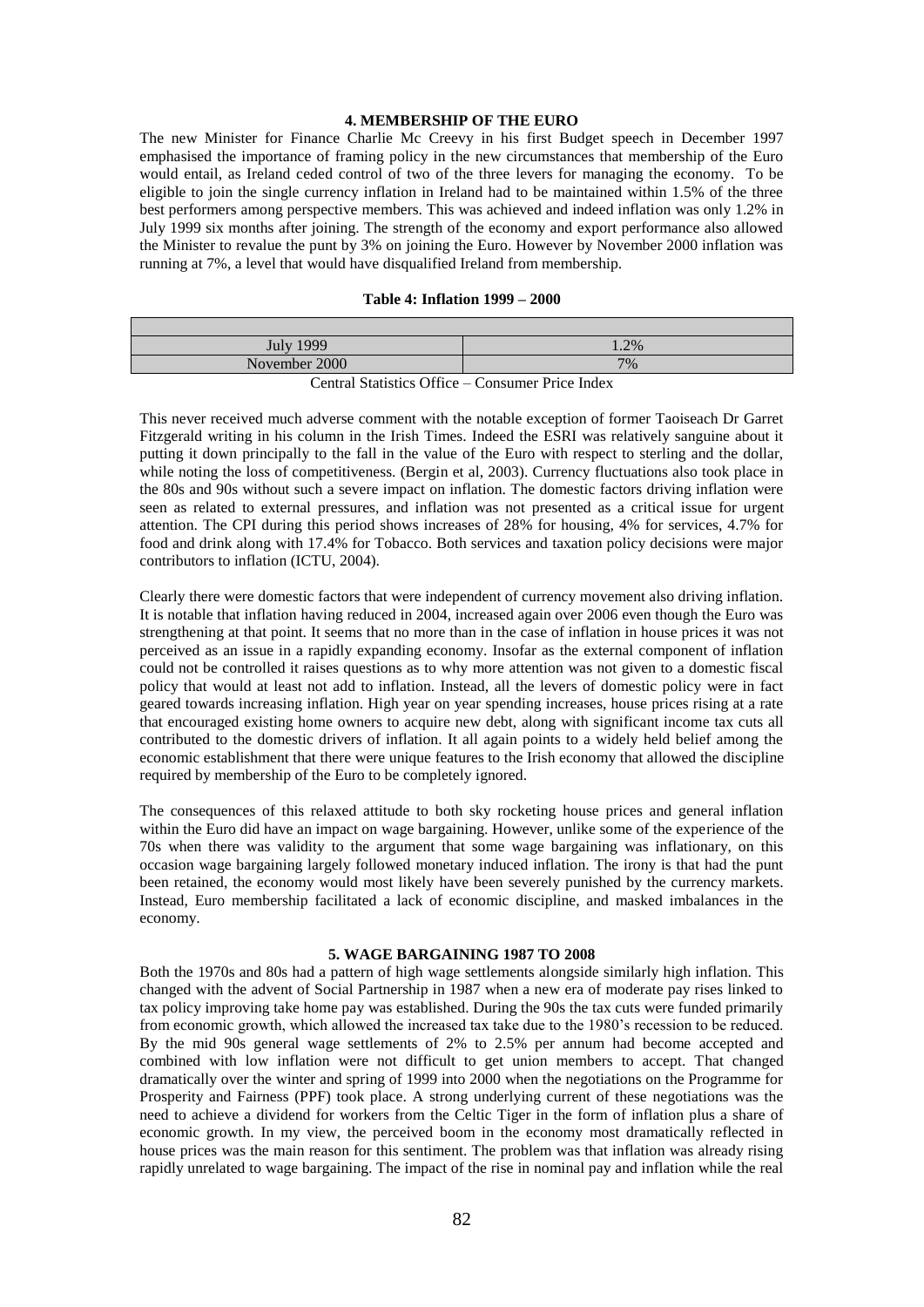pay outcome remained largely unchanged over the two decades since 1987 can be seen clearly in Tables 5 and 6.

| Agreement   | Pay Terms | <b>Inflation</b> | <b>Real Pay Per Annum</b> |
|-------------|-----------|------------------|---------------------------|
| <b>PESP</b> | 14.5%     | 7.6%             | 2.3%                      |
| <b>PCW</b>  | $3.2\%$   | 6.8%             | 0.5%                      |
| P.2000      | 9.6%      | 7.1%             | 0.8%                      |

#### **Table 5: Pay Agreements 1990s**

#### **Table 6: Pay Agreements 2000s**

| Agreement  | Pay Term | Inflation | Real Pay Per Annum |
|------------|----------|-----------|--------------------|
| <b>PPF</b> | 18%      | 15.9%     | 0.7%               |
| CD         | 3.2%     | 7.1%      | 2.0%               |
| T.16       | 0.4%     | 1.1%      | $-0.2\%$           |

Indeed, the extent to which the 1990"s model of Social Partnership had altered fundamentally became evident when the stated objective of a "Celtic Tiger dividend" evaporated through inflation under the Programme for Prosperity and Fairness. A cumulative three year increase of almost 16% had to be renegotiated in 2001 to increase it to 18%. This was the first agreement negotiated following the adoption of the Euro, even though the general expectation among senior trade union officials in the mid 1990s was that the single currency would embed low inflation and low pay settlements in the economy. If the general increase in pay and inflation was a function of sustainable growth in the economy as many commentators reflected at the time, then we would not need to reflect now on what went wrong. Instead, government economic policies contributed to inflation, and to achieve the same real pay outcome as the 90s involved a higher level of nominal pay increases. It should be noted however that price levels have exceeded EU prices by a greater margin than wages exceeded EU wage levels. (NESC No.118, 2009) Also the increased inflation level under the Towards 2016 Social Partnership agreement set out in Table 6 above was at a time when the Euro was appreciating. While there was a clear political decision to join the Euro, the economic discipline that membership required was neglected. When the European Commission expressed concerns in 2001 about fiscal policy, it was perceived in some quarters as an unwarranted slight on a better performing economy that had discovered the secret of economic success that was missing in mainland Europe.

The Benchmarking Report in 2002 has been presented in the media as an unwarranted pay increase for public servants. This was facilitated by the lack of transparency regarding the outcome which will have to be addressed in the future. However public sector pay has generally been set with respect to the private sector and it should be noted that the Programme for National Recovery in 1987 provided for a special public service pay round. The evidence shows that it was a labour market shortage in a rapidly expanding economy that drove up private sector rates in 2000 and 2001. For example, a normal recruitment pattern of around 500 Clerical Officers in the Civil Service increased dramatically to over 2000 in 2001. Recent studies on the public versus private sector pay gap are of limited use as they primarily look at individuals and their experience and qualifications rather than job content.

## **6. FISCAL POLICY FOR 2010 ONWARDS**

There is no doubt that the economic crisis is extremely serious and action is required to both restore economic growth and repair the gaping hole in the tax base. Tax revenue has reduced in the space of only two years from around €47bn to probably only €32bn, while unemployment benefits, bank recapitalisation and debt service is increasing expenditure. Growth in GDP has collapsed overnight and is likely to be around -12% over the period 2008 to 2010, before a modest recovery resumes. Other Euro zone countries are likely to lose around 4 to 5% of GDP, with Ireland closer to the Baltic States in terms of lost output. I do not think that it is a coincidence that both espoused the low tax model. The ESRI estimate that the structural deficit may be as high as 8% of GDP. This would mean that up to €11bn of tax revenue related mainly to property and coming from VAT, Capital Gains Tax, and Stamp Duty is permanently gone from the economy. The Commission on Taxation Report gave estimates of the likely reductions in tax revenue for each tax head based on an estimate of €34bn for 2009 as set out in Table 7 below.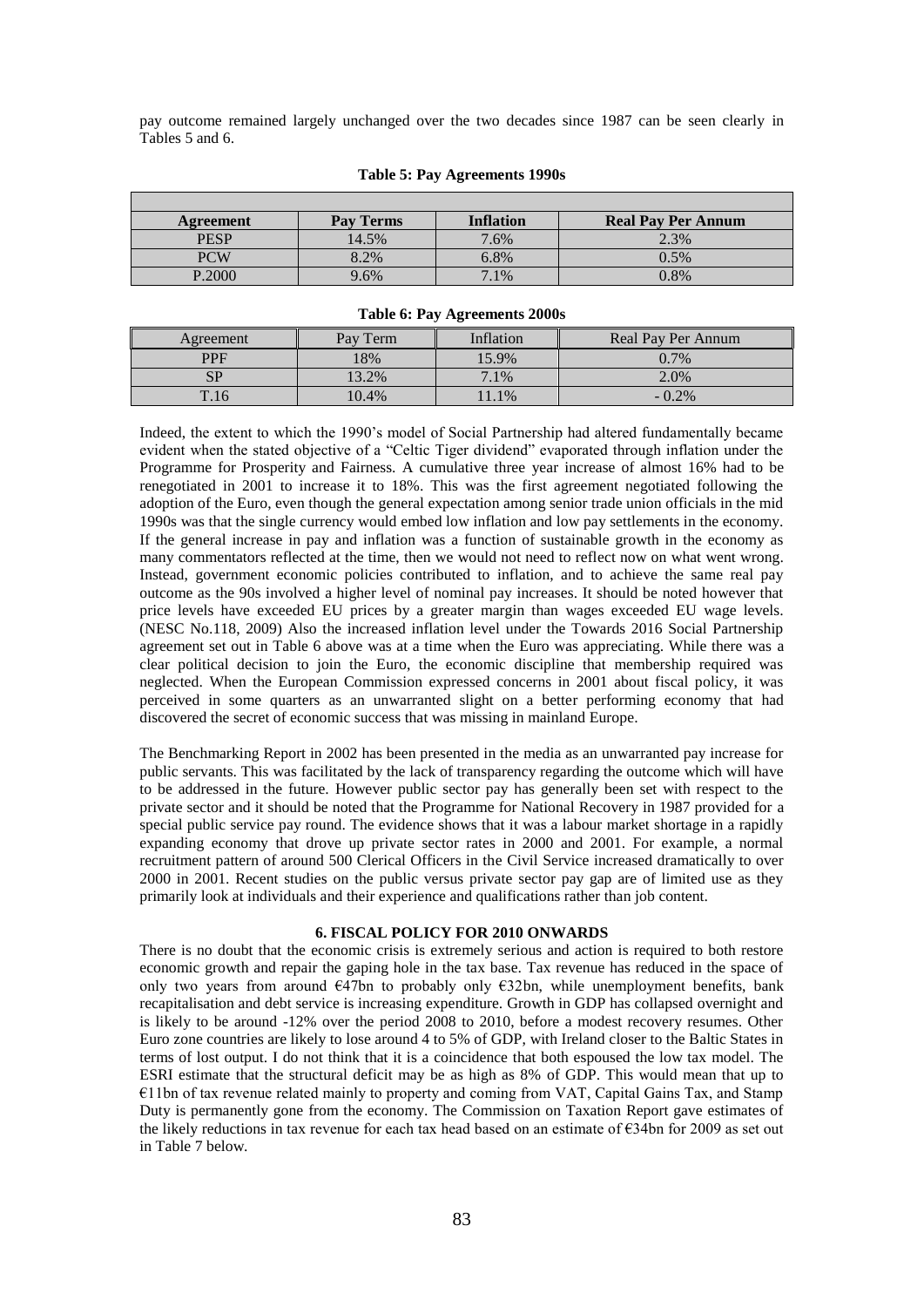| <b>Table 7: Estimated Loss of Tax Revenue</b> |  |  |
|-----------------------------------------------|--|--|
|-----------------------------------------------|--|--|

| <b>Income Tax</b>      | £1.13bn |
|------------------------|---------|
| <b>Corporation Tax</b> | €2.66bn |
| VAT                    | €3.08bn |
| <b>Stamp Duties</b>    | E2.22bn |
| <b>Excise</b>          | £1.37bn |
| <b>Capital Gains</b>   | €2.47bn |
| CAT                    | €0.1bn  |

The underlying assumption in all the Budgets since 1997 prior to the onset of this crisis was that the low tax model was a sustainable basis for growth in the Irish economy. Indeed, the idea that Ireland was following a successful strategy of low income tax that other countries should emulate was promoted not just by Government but generally by economic commentators. There was a sense that the Irish economy was invincible and uniquely endowed with factors of favourable demographics, falling dependency ratios and rising educational attainment. The success of the low corporation tax regime in facilitating inward investment after the EU internal market was established in 1992 was probably also a factor in the belief in the low tax model as a sustainable basis for economic growth. Tax reductions from the 1998 Budget onwards were significantly in advance of the 1990's norm of around  $\epsilon$ 400 per annum with the Minister increasing the P.2000 agreement amount of  $E1.2$ bn closer to  $E2$ bn, and the Taoiseach noting for the 2000 Budget that while the Unions had sought around €600m they had delivered  $E1.5b$ . No more than wage negotiations adjusting to a higher rate of inflation, the next trade union tax demands responded to the higher norm set by the Government itself. The levels of tax relief available for property and other reliefs availed of by higher income groups, required Unions to ensure that workers also benefited. While lower income rates were never a focus for Unions, increased credits and wider bands along with removing more people from the tax net were regularly sought. The successful 1990s model was modified to reflect the "Celtic Tiger," so that tax policy delivered the income gains that gross pay rates could not at the prevailing higher rate of inflation.

Income tax was 37.3% of total tax revenue in 1997 but it had reduced to only 28.7% by 2007. (Lane, 2008). The balance of taxation had switched to property related taxes and this proved unsustainable. We had expressed public concerns about a property bubble up to around 2003, but thereafter confined our comments to Budget submissions. By that stage the bankers were the "poster boys" who could do no wrong. There was a general assumption that the Department of Finance and the Regulators were competent managers of the economy. It appears now that they were captured by the prevailing ideology. The Irish Congress of Trade Unions, however, consistently argued against the level of special reliefs awarded in successive Budgets.

The result of a decade of hopelessly misguided indeed reckless economic and fiscal policy is a gap of around €20bn next year on top of the corrective measures already taken and planned. A portion of this is additional spending on unemployment benefit and debt service along with loss of cyclical revenue and which can be addressed as growth resumes. The priority is the structural budget deficit and that must be addressed by a combination of spending cuts and taxation measures. The big question is what the balance should be.

According to the NESC, to date the range of measures taken in the October 2009 Budget and April 2009 Budgets have produced savings/revenues of the order of  $E10.4b$  (NESC No 120, 2009). The public sector wage bill was reduced by  $E1.2$ bn through the pension level, the forgoing of the pay agreement is a notional saving of  $E1.2$ bn and it is estimated that suppression of posts will produce further significant savings.

In April the Minister for Finance indicated a range of measures to save €4bn in 2010 involving Taxation measures of  $\epsilon$ 1.75b,  $\epsilon$ 0.75b from the capital budget and expenditure reductions of  $\epsilon$ 1.5bn. Since then the Minister has changed course and indicated the bulk of the adjustment would be on the expenditure side with €1.3bn to come from public service pay. Currently this is being resisted, but negotiations have resumed.

There is little doubt that the disappearance of windfall taxes has major implications for the public service pay bill. There is a degree of confidence that within a reasonable timescale this adjustment can be made. The difficulty is the Minister's plan to effect a major adjustment in 2010. It is unclear to what extent there might be an attempt to engineer pay cuts across the economy. Private sector earnings in the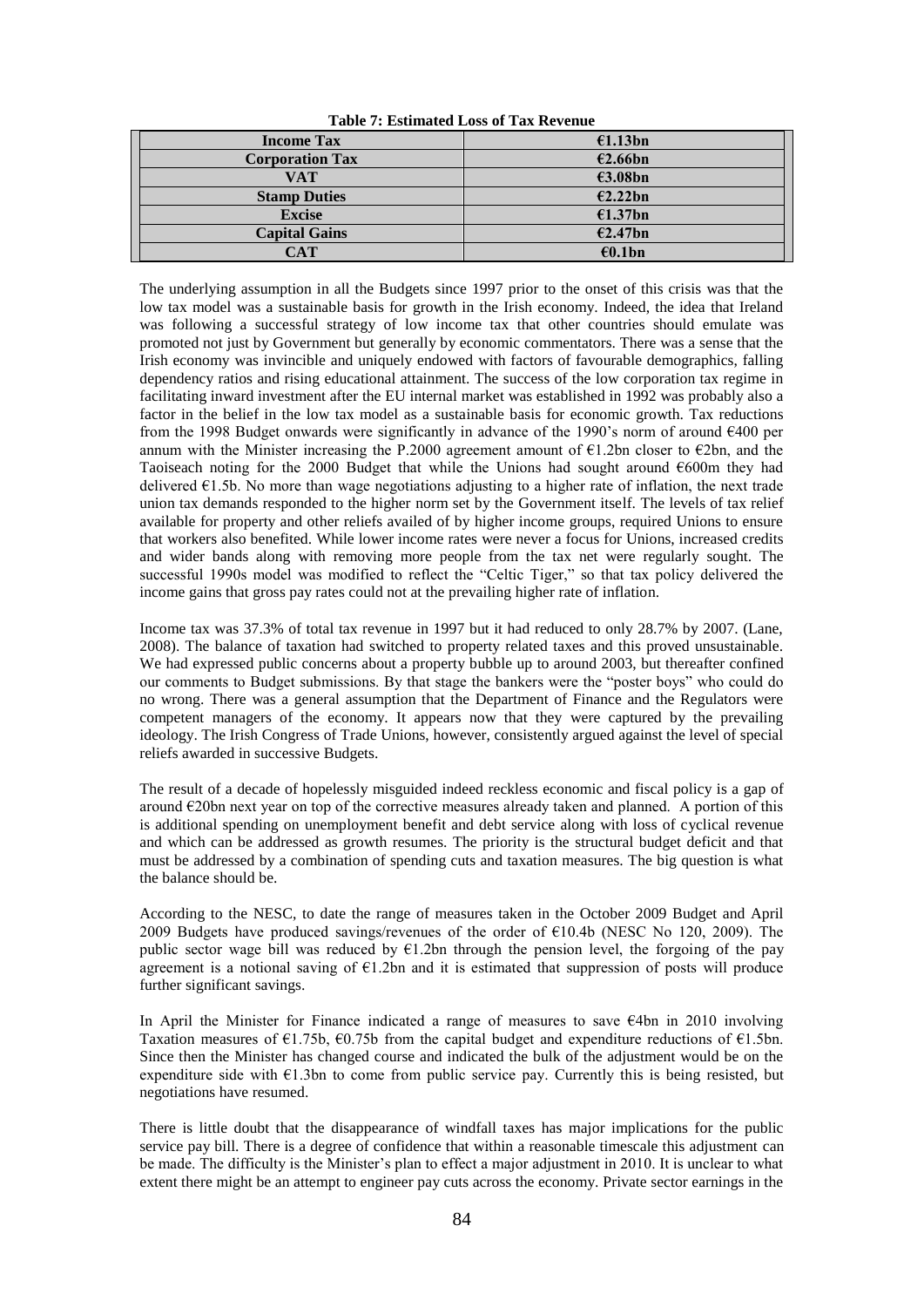second quarter show little evidence of private sector pay cuts. I see no basis for questioning CSO data as some commentators have done, as it accords with experience that workers will strongly resist pay cuts unless they are faced with the loss of employment. Apart from the deflationary effect of pay cuts there is an equity issue that arises in a single currency that did not apply to currency devaluations.

## *What should be done in 2010?*

Congress has set out a very firm position that the adjustment period should be extended beyond 2013/14, on the assumption that the Commission would accept it given the unique difficulties for Ireland within the Euro zone. Based on our low debt ratio, a surplus on the current account next year, and NAMA off the balance sheet it is possible to work within this longer timescale. The potential for a fiscal stimulus which the US and some Euro zone economies are implementing is restricted here due to the scale of the deficit but extending the adjustment period lessens the deflationary effect.

My view is that if the Minister intends to proceed with a  $E4bn$  adjustment then he should stick broadly to the mix between expenditure and taxation that he outlined in April.

## *Capital Budget*

There is a general view that the  $\epsilon$ .75bn reduction in the capital budget could be achieved without actual programme cutbacks due to lower construction costs. There is a case for not reducing the planned capital spending and using the savings to good effect in areas such as a programme of Buildings insulation which would generate both a stimulus, employment and a medium term return.

## *Taxation Measures 2010*

There is in my view an unanswerable case for the return of the top rate of tax of 1997 of at least 48% on incomes over  $\epsilon$ 100,000 while this crisis persists. For the longer term the issue of Taxation policy and a third rate needs to be addressed in the context of what level of public services are desirable and what level of income tax we wish to have in the context of alternatives such as Carbon, and Property.

The ceiling on PRSI should be removed permanently. In current circumstances the debate between tax and insurance is of little relevance, and for most PAYE higher earners it is a temporary boost to income when the ceiling is exceeded which disappears when the new tax years begins.

The area of tax reliefs should be critically examined with a view to both temporary and permanent elimination as appropriate. There is a case for suspending the tax breaks used by high net worth individuals while the crises persists. Congress have argued that the minimum rate should increase to 30%.

Capital Gains Tax was reduced to 20% in Budget 1998. It probably helped to inflate the property bubble. There is no basis for unearned income being taxed at a lower rate, and the rate should be restored to 40%.

There is in my view a case for revisiting the issue of Corporation tax as a temporary measure. Given the scale of the problem, a mechanism to at least partly restore the tax take should be explored even if there is a commitment not to change the rate. The industrial strategy for the future will have to move beyond the low tax model if sustainable economic and employment growth is to be secured.

Notwithstanding the Border issue there may be no alternative to looking at further excise increases.

## *Expenditure Reductions*

The size of the Public Service pay bill is such that it looms large in any consideration of expenditure reductions. A pay cut is achieved by either a cut in gross or net income or a pay freeze. To date the Government has applied both through the Pension Levy and the deferral of the pay agreement. Numbers reductions on a significant scale are likely out to 2013/14. If the Government takes this as its timeframe I would be confident that the Public Service pay bill and structure can be reset. There are issues regarding differentials that will need to be resolved. At top level pay awards of up to 40% above the norm were awarded. The basis for this was a successful and sustainable economy, when the opposite was in fact the case. A key part of the McCarthy report was related to reducing numbers. Shared services were also identified as an area for savings and in general Unions would support this while being against outsourcing of areas such as salary functions. A feature of the past decade or more was creating agencies where functions of salary, IT and HR were duplicated. We never supported this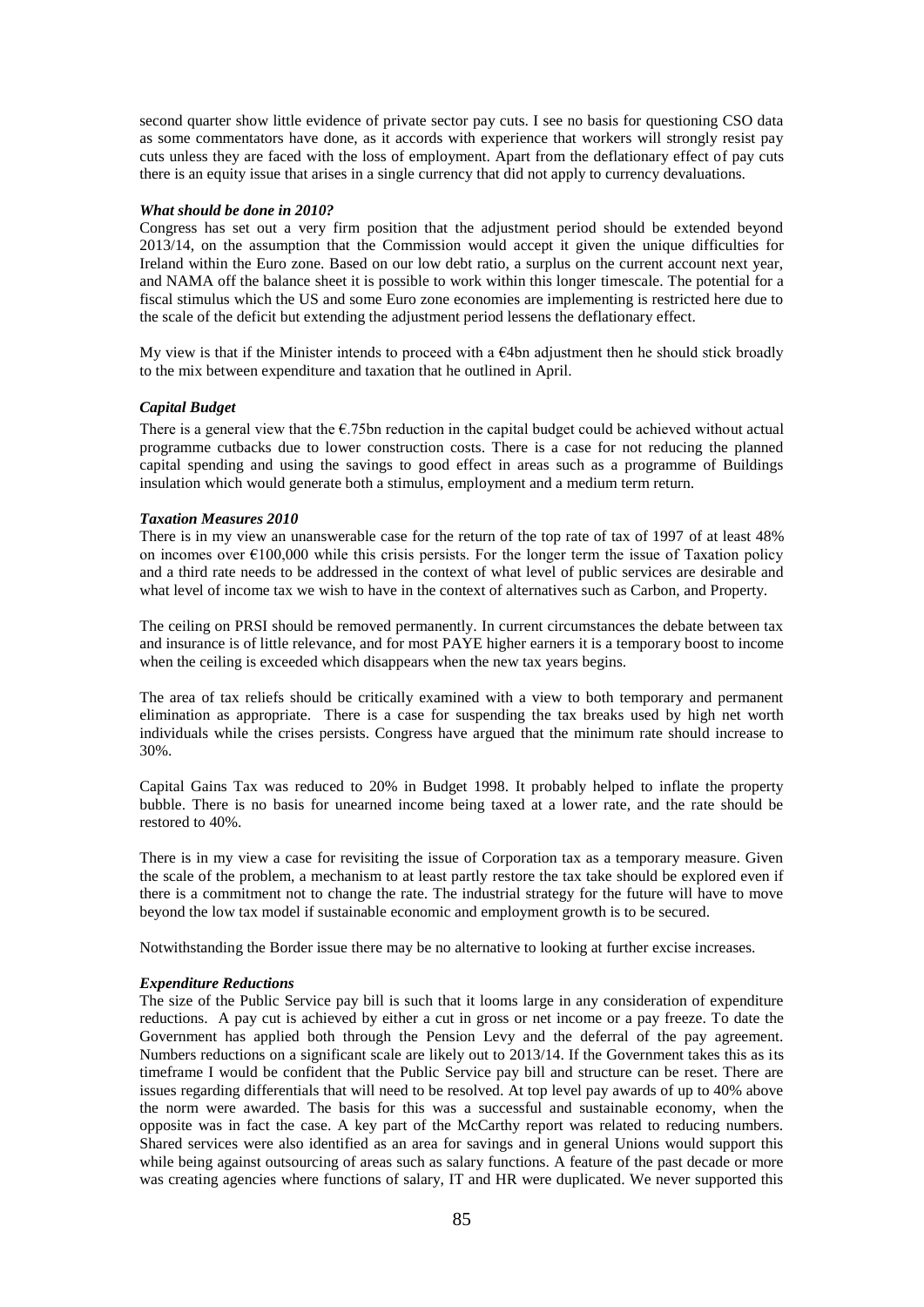and now it will likely reverse with significant savings accruing. The Report also identified a significant expansion at senior levels in the Civil Service that is no longer justified or necessary. Choices in relation to other expenditure reductions are largely about political decisions that it appropriate for a Government to take in line with its policy programme.

## *Future Tax policy*

The April Budget figures show that the tax take as a percentage of income is still lower than in 1997. The windfall taxes from Stamp Duty, Capital Gains Tax and VAT on Construction are never going to return to 2007 levels.

| <i>Income</i> | 1997  | 2009  |
|---------------|-------|-------|
| €15,000       | 23%   | 0%    |
| €20,000       | 28.5% | 6.4%  |
| €25,000       | 33.7% | 10.3% |
| €30,000       | 37.1% | 16.9% |
| €40,000       | 40.6% | 22.1% |
| €60,000       | 43.9% | 31.7% |
| €100,000      | 46.5% | 39.2% |
| €120,000      | 47.1% | 41.1% |

**Table 8: Tax Take as % of Income**

| Budget April 09: Note Wage increase 97 to 09 not taken into account |  |  |  |
|---------------------------------------------------------------------|--|--|--|
|                                                                     |  |  |  |

The reality is that unlike the 1990's tax reductions, which were built around sustainable growth, income tax reductions in this decade were replaced by temporary taxes. Once expenditure is reset to a sustainable level consistent with the share of tax revenue to GDP that is decided by this or a future Government, then choices will have to be made on taxation policy between, Carbon, Property, Income and other taxes. In my view, the low tax model has been a failure and some resetting of the income tax structure is inevitable. By definition this cannot just focus on just higher earners though I think it should be confined to them in 2010. Also there is a particular problem for the lower paid. Certainly younger lower to average income earners are hard pressed by the higher cost structure of the boom in areas such as housing and childcare and have less of a capacity to bear the income tax levels of the 1990s.

The idea that lowering income tax rates was in itself a route to sustainable economic prosperity has been disproved graphically by the gaping hole in the tax base. The 1990s model was a sensible adjustment to assist an export orientated growth strategy. The key failure was to assume that it was an easy route to economic prosperity.

## *Future Economic Policy*

Since the late 1950s Ireland"s economic policy was structured around an export orientated growth strategy with foreign direct investment a key component of our successful approach. In the late 90s this approach was consciously or unconsciously abandoned as domestic consumption took over as the main driver of the economy. The extent of the change can be readily seen in the difference in exports between the 1994 and 2007 as set out in the table below

## **Table 9: Exports 1994 to 2007**

| Exports 1994 - 2000                                                              | 17% p.a. |
|----------------------------------------------------------------------------------|----------|
| Exports 2001 - 2007                                                              | 3% p.a.  |
| $\mathbf{M}$ $\mathbf{M}$ $\mathbf{M}$ $\mathbf{M}$ $\mathbf{M}$<br>$\mathbf{H}$ |          |

NESC Report No. 118, 2009

The balance of payments on the current account going into deficit was not perceived as an issue in the context of high growth rates and the Euro. A view seemed to emerge that increased labour supply, lower dependency ratios and high educational attainment were key drivers of the economy and the focus on merchandise exports was no longer as important. In its reports the ESRI questioned the spending on R&D in Science and Technology in relation to manufacturing, began to query the value of merchandise exports compared to services due to their high import content, and even suggested an increased reliance on business and financial services. (Fitzgerald et al, 2005: 102,7; Fitzgerald et al 2008: 18). It seems that at policy level it was accepted that services and domestic consumption could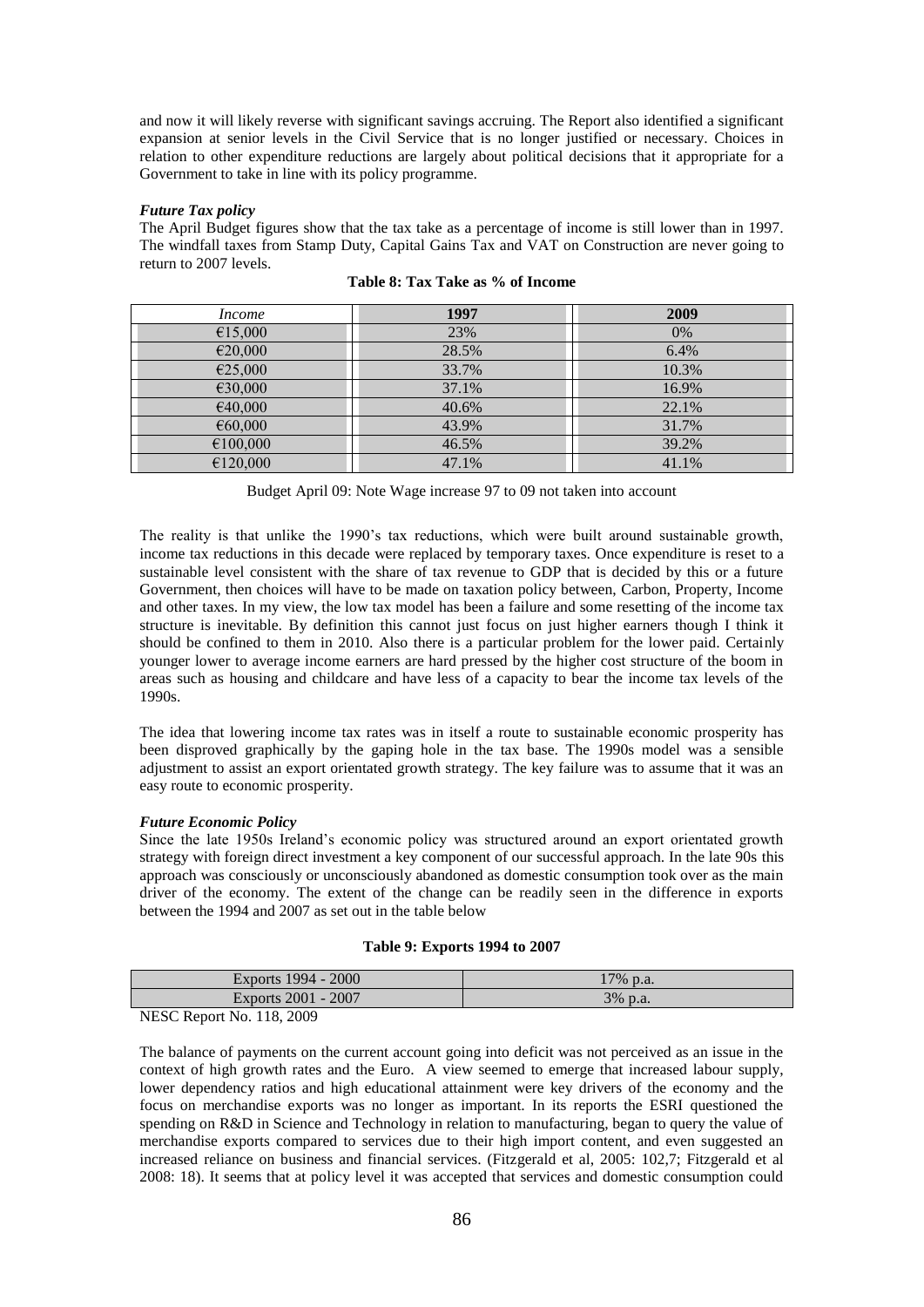takeover as the mainstay of the economy. Services were also increasing as a proportion of exports, and the general view was that the fundamentals of the economy were sound.

In the 1990s the so called Washington Consensus emerged as a theory of development, in response to the economic failure in Latin America. The World Bank Report of 1992 on the Asian Tigers raised a debate on the merits of state led development against a market led approach within a sound macro economic framework. There was a widely held view that it was sound neo-liberal fiscal and macro economic policies including free capital movement that allowed these economies to benefit from globalisation in contrast to the import substitution policies in Latin America. The 1997 Asian crisis took place when a depreciating Yen reduced the export performance of their economies while strong inflows of portfolio capital overheated their domestic economies. Their peg to an appreciating dollar exposed them to a currency crisis. Since then they have reinvigorated their export growth strategy and indeed their build up of large currency reserves as self insurance was a factor in the current global crisis. It does not appear that any of the policy makers here or economic commentators saw any lessons to be learned from the Asian experience. Membership of the Euro ruled out a currency crisis here, but the clear lesson is that imbalances in the economy will in time still have to be addressed.

It is far from certain that a resumption of growth will easily bring down the 13% to 15% unemployment that will arise even when the adjustment to competitiveness takes place. We have had jobless growth before. Just as the low tax model for the domestic economy has failed, there is a need to look beyond the low tax Corporation tax regime and foreign direct investment as the driver of export led growth. The indigenous sector needs to be the focus for future export led growth as both goods and services in particular must utilise the currency stability that comes with the Euro. This requires innovation and investment and will also require some level of state direction.

## **7. CONCLUSION**

The reasons behind the failure of economic and fiscal policy are complex and varied and the two areas I have focussed on are of course only part of the picture. A doubling of house prices in three years cannot be explained away by "economic fundamentals". Speculation regarding future gains was facilitated by easy credit and tax changes. The change to net income for loan approval along with the sole focus on supply produced a self reinforcing relationship between increasing prices and net incomes. The relaxed attitude to inflation when we joined the Euro, and the failure to focus on the balance of payments were serious policy errors that led to the conclusion that insufficient attention was given to the discipline that membership required. But the biggest failure was the idea that the focus could switch to domestic consumption and that low income tax rates were a panacea for sustainable development. A complete rethink is now required on future industrial, economic and fiscal policy.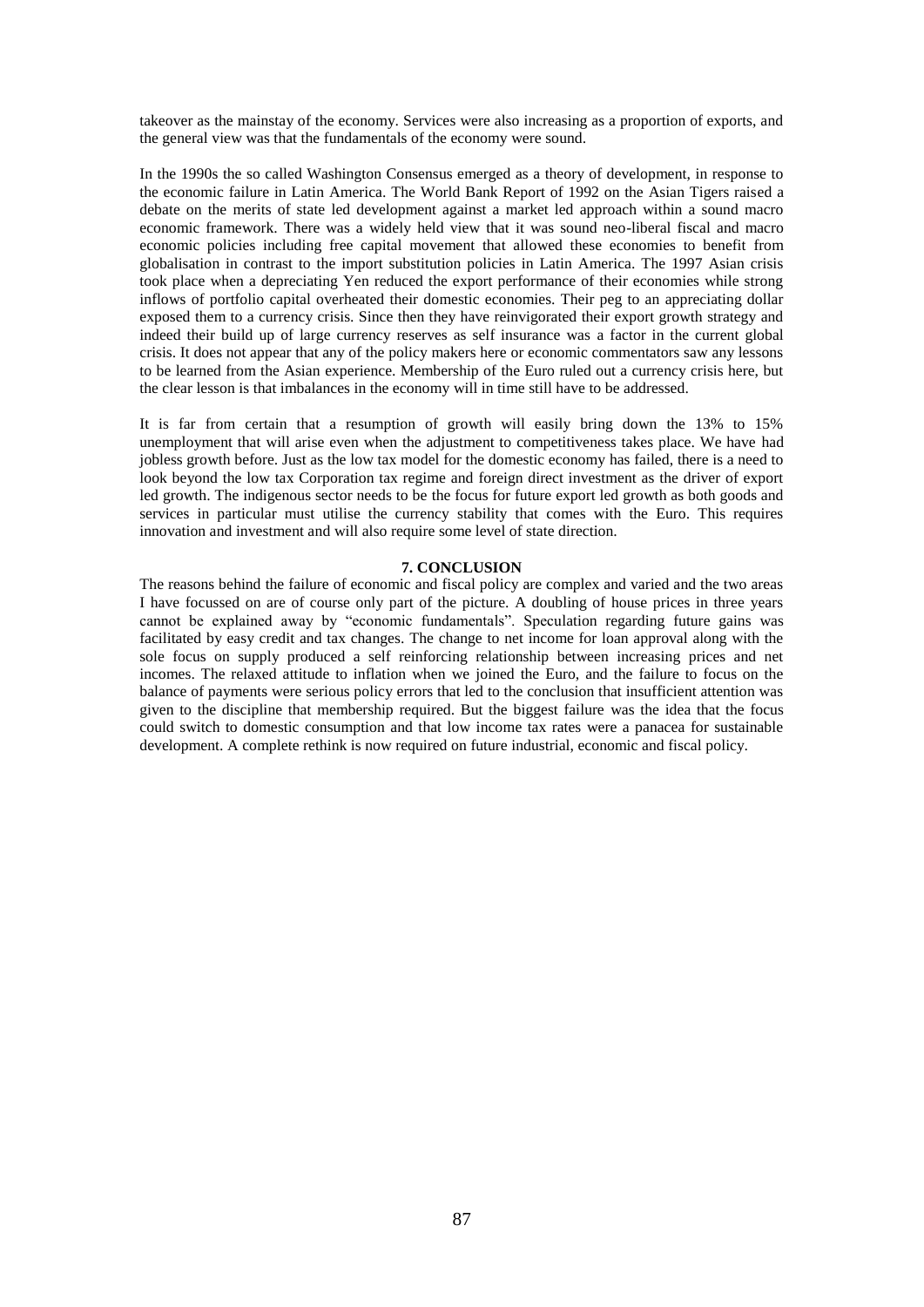



An Taoiseach Mr. Bertie Ahem T.D. Department of Taoiseach, Government Buildings, Dublin 2.

April 6, 1998

Dear Taoiseach,

I am writing to express the serious concern of my Executive Committee at the soaring house prices in Dublin, and also increasingly in provincial cities. This is such a serious problem and one that will affect the model for economic success developed under social partnership that I would like to set out our views on the matter.

The housing crisis particularly affects younger people on modest incomes that we represent and they have a strong sense of being let down by the policy makers. The social contract provides for workers to deliver moderate nominal wage growth and in return for employers and Government to deliver low inflation and tax cuts to boost take home pay. This "formula" has worked exceptionally well for the economy overall and while we in CPSU would argue about the unfair income distribution, our members have nonetheless supported each successive programme.

Our concern now is it may be impossible to continue with that formula, when inflation for the single biggest purchase that workers make in their lifetime, easily exceeds the worst inflation of the late '70s. Then at least it was in line with general inflation and incomes followed suit. It will be very difficult indeed to talk in terms of a continuation of 2/3% nominal wage growth per annum, with house price inflation in the 30% bracket, and starter homes in Dublin now seven times average "industrial earnings. While it is being said by some that the problem is caused by demographic factors increasing demand over supply, if true, this is a serious planning and policy failure. In our view the disproportionate income distribution of the past decade, very similar to that in the UK has been a significant factor. Initially, I felt this may not be as big an issue for Unions other than my own, given that it is obviously not as important for workers who already own a house. However, a brief look at the population statistics illustrates just how central the issue will be in the wage bargaining arena over the next few years. There are 900,000 people in the 15 to 30 age cohort compared to 1.4 million in the 30 to 65 age bracket. Thus, the proportion of workers who will need to acquire property compared to existing owners is exceptionally high, and this is a good indicator of the importance that house prices will assume in the wage bargaining arena. A situation where workers on moderate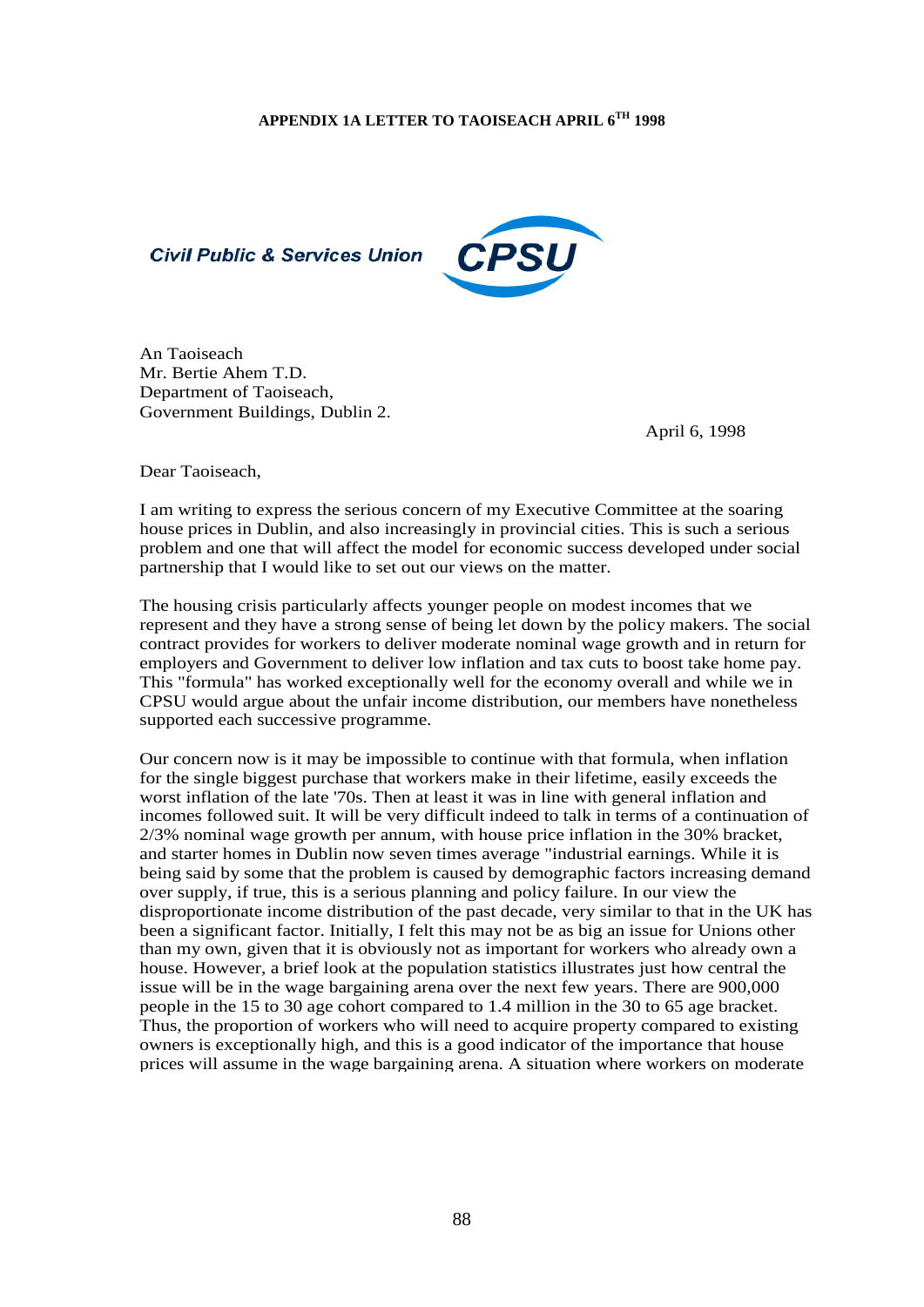incomes could perceive general inflation to be in their short-term interest at least, is something that needs urgent attention.

I have no doubt whatsoever that with the advent of the Euro next year, a continuation of the economic model we have developed under social partnership is of even -greater importance. The consequences for our economy if this problem is not successfully addressed will be very severe indeed.

I know that your Government is awaiting Mr. Bacon's report, but we would nonetheless urge you to ensure that very speedy decisions are taken by Government to tackle this problem. It is in our view essential that house prices are stabilised and controlled and that assistance is given to those on moderate incomes who need to enter the property market. Since the '80s price control has given way to competition as a means of regulating the economy, but clearly the housing market now represents a policy failure that requires Government intervention. In proposing that investor activity be curtailed, we do so not from any ideological stance or with punitive intent, but simply to protect the economy for all our sakes and as a means of funding tax relief for people on modest incomes.

We believe therefore that there must be a three strand approach to the housing crisis.

- Address the supply issue.
- Stabilise and control prices particularly at the lower end of the market.  $\bullet$
- For low to modest earners to include housing costs in the "formula" we have developed under social partnership.

To expand a little on the latter two points we would suggest that effective Government intervention is required to control prices through a combination of:

- Active price controls using the certificate of reasonable value system.
- Stamp duty to be abolished on homes below a certain price to encourage builders to stay within that price.
- Capital gains tax adjustments and/or windfall profits tax on investors.
- Reintroduction of rates or a property tax on non family homes.

In respect of measures to assist low to modest income families to purchase houses in moderate price brackets we would propose that while the anticipated 2% interest rate reduction will assist if effective price control is achieved, nonetheless, additional measures will be required to help people on moderate incomes to purchase houses in the £100,000 and below house bracket. Additional mortgage interest relief similar to the relief given under the designated areas scheme must be considered. In effect this would involve applying the existing social partnership formula of moderate nominal wage increases along with tax cuts to the housing market and would help to ensure that for the first round of wage bargaining in Euros that we could remove house prices from the agenda.

I know your Government will have a difficult task addressing this issue but I trust you will give due consideration to the points I have set out in this letter.

Yours sincerely,

ain Spran

**BLAIR HORAN**, General Secretary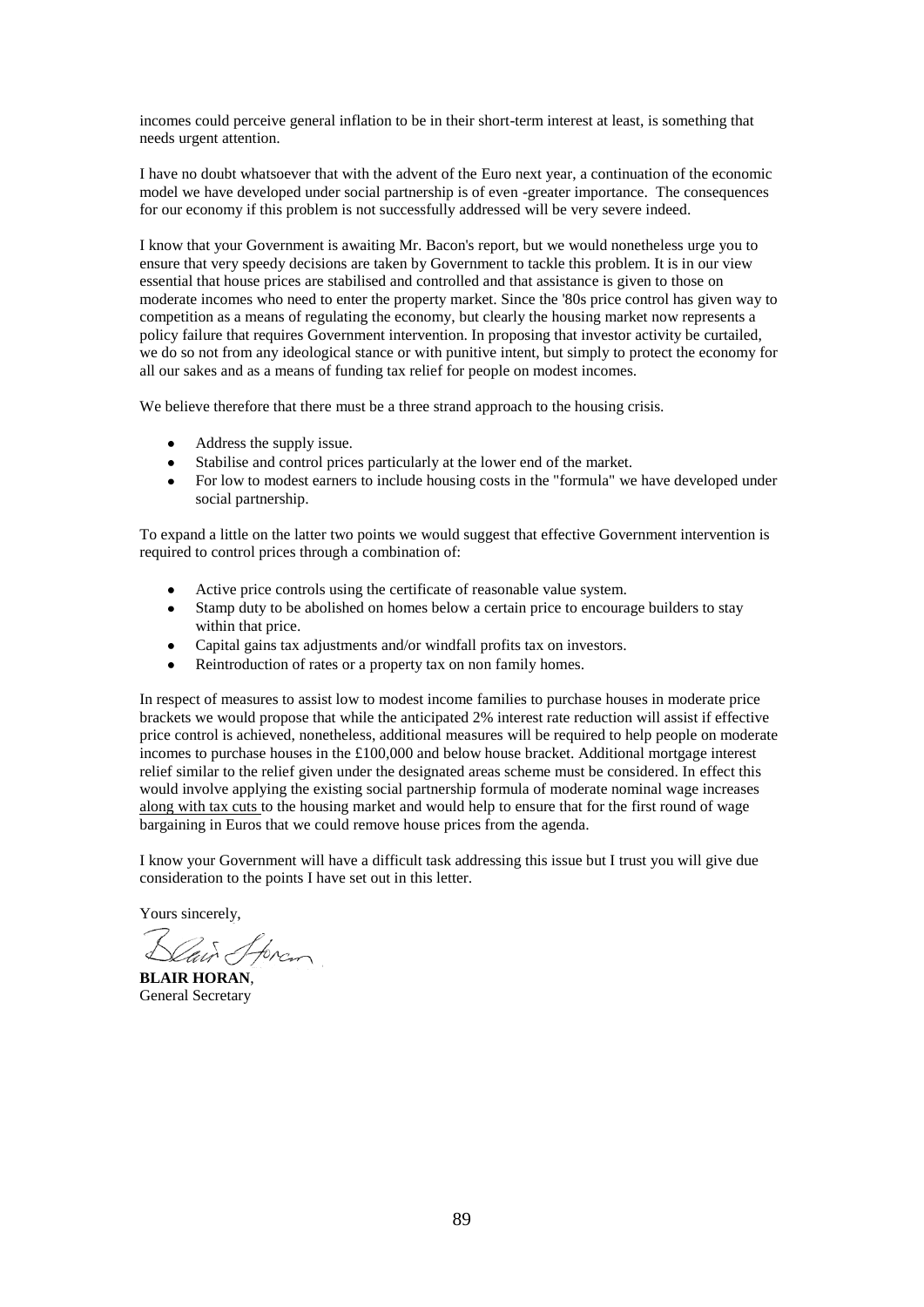

**Civil Public & Services Union** 

**CPSU** 

**Press Release** 

# **This Press Release was issued in March 1998**

# **PRESS RELEASE**

# **HOUSING CRISIS A THREAT TO IRELAND'S ECONOMIC SUCCESS**

The Civil and Public Service Union today warned that the housing crisis in Dublin was a threat to our economic success developed under social partnership in the past decade. Blair Horan, General Secretary of the Civil and Public Service Union and member of the Executive Council of the Irish Congress of Trade Unions said today, "that Ireland"s economic success based on low inflation guaranteed by moderate wage increases linked to real income growth through tax relief had worked extremely well. However, the current housing crisis was a major policy failure on the part of successive Governments".

If this problem is not successfully addressed it could destroy our economic success story either through a housing market collapse or because workers will perceive inflation to be in their interest. For young couples in their 20s and 30s house price inflation is the single most important price indicator they are concerned with. Currently starter home prices in Dublin are £100,000 and over which is seven times the average industrial earnings of £15,000 per annum. House prices in Dublin have increased by close to 90% in the past five years compared to inflation of 8%. This has a disturbing resonance with the UK in the late 80s boom-bust cycle when the housing market collapsed (with negative equity for six years) having increased by 90% in four years. While the missing ingredient here is an unlikely interest rate increase nonetheless the current market is unsustainable when couples on average incomes can no longer afford to enter the property market.

The Government must tackle the crisis urgently if we are to sustain our economic success. While supply and investor activity are factors the unequal income distribution of the past decade is also a major cause.

The economic model of the past decade has in reality been Scandinavian style social partnership with UK style unequal income distribution. There is little doubt that the disproportionate share out of our national wealth in terms of profits, higher income earners compared to low income earners has been an important factor in driving up prices in the middle to higher levels of the housing market and in the level of investor activity. A comparison of income share out in the Civil Service which is common throughout the public sector illustrates the point.

# **INCREASES FROM 1987 TO 1997**

| <b>House Price</b> | GDP  | <b>Secretary</b><br>Government<br><b>Department</b> | <b>Clerical</b><br><b>Officer</b><br>Government<br><b>Department</b> | Average<br><b>Industrial</b><br><b>Earnings</b> | <b>Inflation</b> |
|--------------------|------|-----------------------------------------------------|----------------------------------------------------------------------|-------------------------------------------------|------------------|
|                    |      |                                                     |                                                                      |                                                 |                  |
| 128%               | 120% | 113%                                                | 56%                                                                  | 45%                                             | 28%              |

To continue our economic success story house price inflation must be controlled while allowing people on average incomes to enter the property market. The Government must therefore urgently consider the introduction of a range of measures to achieve this which should include:-

- 1. Addressing the supply problem;
- 2. Changing tax structures for both stamp duty and capital gains tax to stablise prices. Abolition of stamp duty for houses in Dublin below £100,000 for first time buyers below set income levels would assist this.
- 3. Social partnership delivered low inflation based on moderate income growth linked to tax cuts. This formula should now be applied to the housing market to give people below set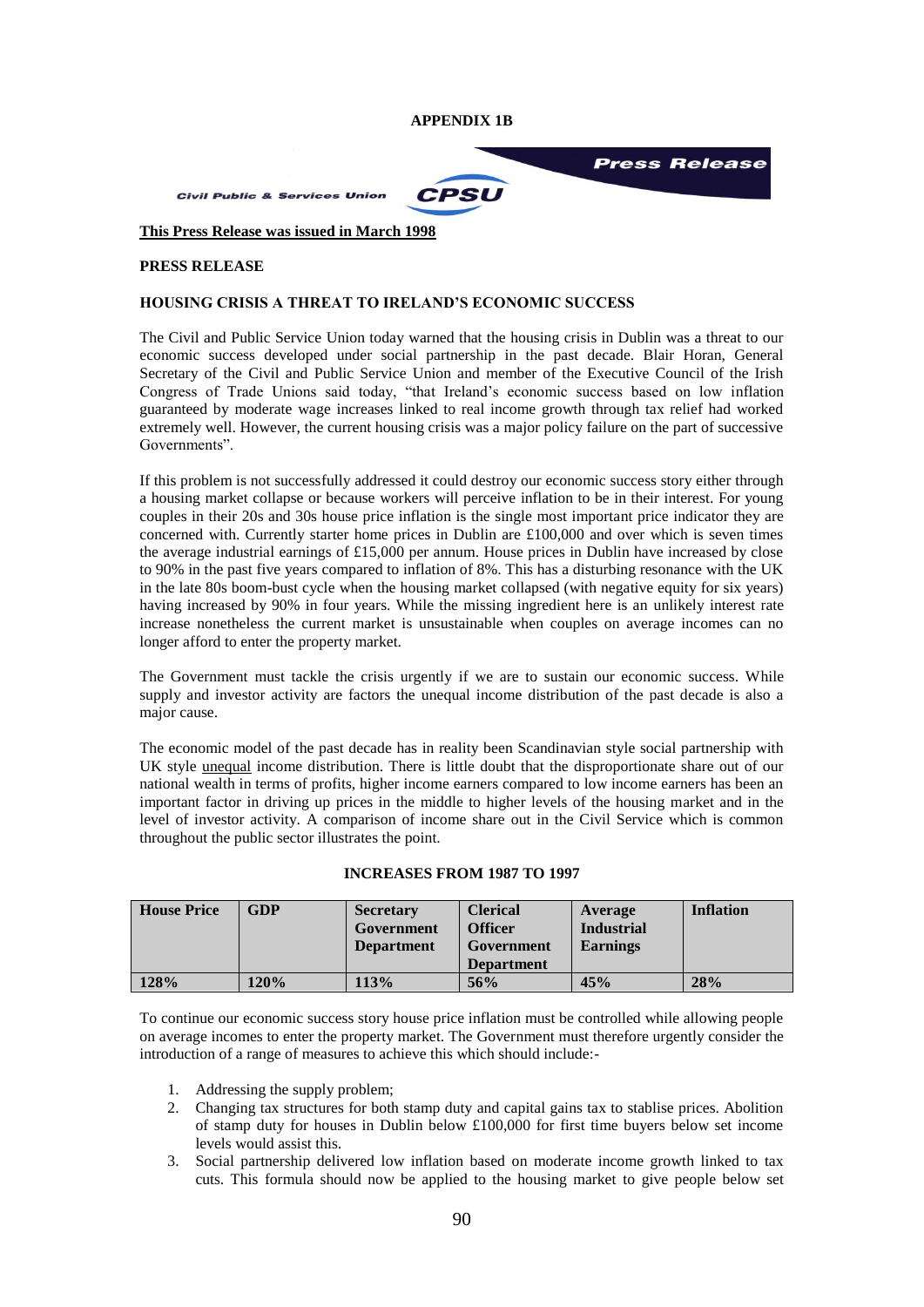income levels additional mortgage tax relief (similar to the designated area scheme) for house purchase below certain price levels.

- New house prices Dublin Department Environment  $\bullet$
- GDP CSO
- Average earnings CSO  $\bullet$
- Pay scales Civil Service  $\bullet$

March  $19<sup>th</sup>$ , 1998.